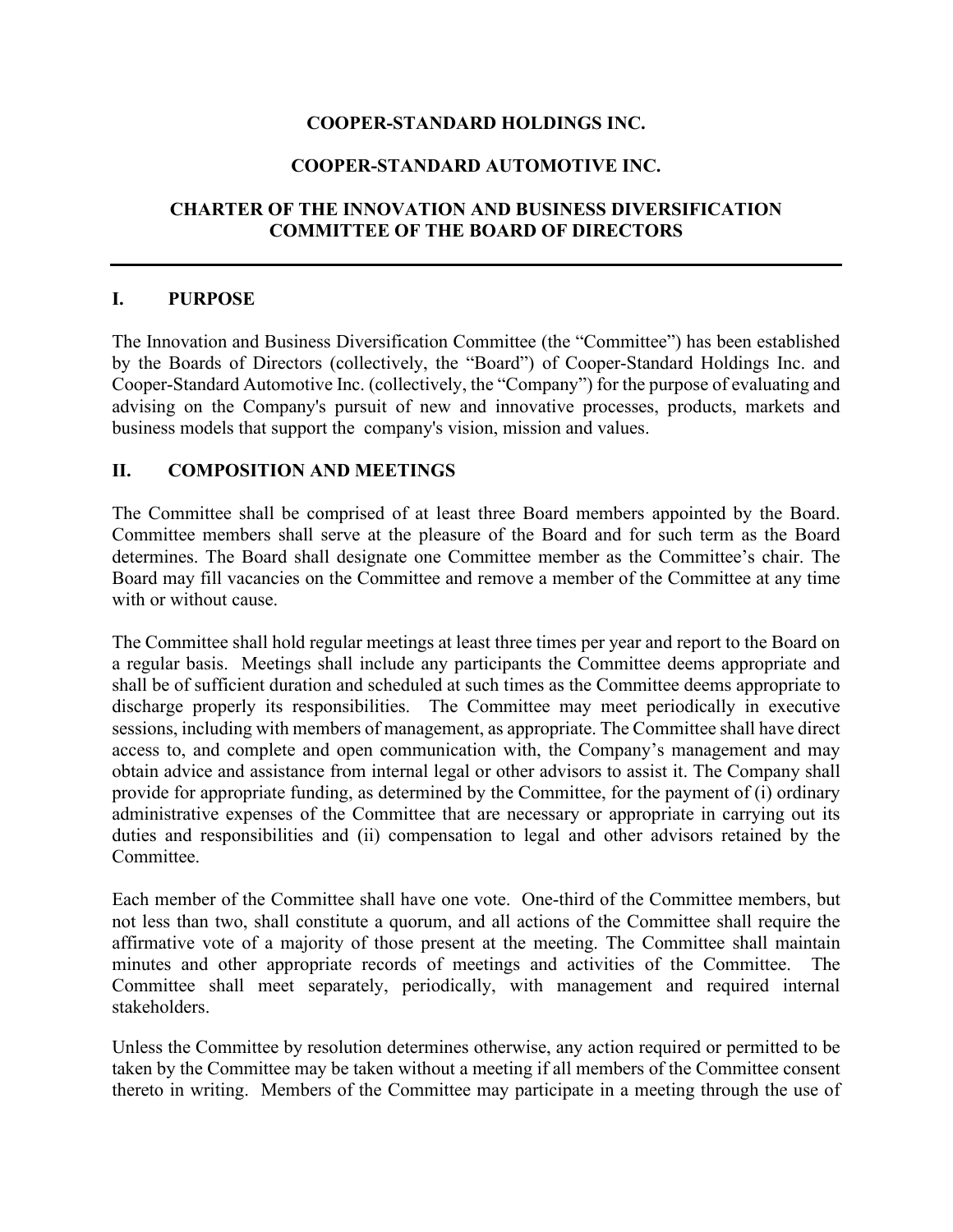conference telephone or similar communications equipment, and such participation shall constitute presence at such meetings. The Committee may request any officer or employee of the Company or the Company's professional advisers to attend any meeting of the Committee.

# **III. RESPONSIBILITIES AND DUTIES**

In furtherance of its purpose, in addition to any other specific responsibilities or authority that may be delegated to the Committee by the Board, the Committee is authorized and directed as follows:

# *Megatrends*

The Committee shall work to understand megatrends affecting the automotive industry and its adjacent markets as well as materials science industry, provide insights, and together with Company management assess any impacts on the Company's innovation and business diversification strategy, competitive landscape, and opportunities and risks, including start-up investments and M&A activities.

## *Strategy and Implementation Plans*

The Committee shall review and advise management regarding the Company's innovation and business diversification strategy (products and processes), implementation plans and performance targets. The Committee shall also oversee the Company's innovation and business diversification progress in support of its overall business strategy, and offer relevant best practices, benchmarks, and metrics to assist management to successfully implement the innovation and business diversification strategy.

## *Commercialization Strategy and Implementation Plans*

The Committee shall review and advise management regarding the Company's commercialization strategy for new products in its core market, adjacent markets, and business model innovations. The Committee shall also offer insights, new ideas and introductions as appropriate to help management implement a successful commercialization strategy, and oversee Company's progress towards implementing the innovation and business diversification commercialization strategy, including major transactions and commercial arrangements.

## *Other Authority*

The Committee shall have such other authority, duties or responsibilities as may be delegated to the Committee by the Board and make such recommendations with respect to any of the above and any other matters as the Committee deems necessary or appropriate.

## *Charter Review*

The Committee shall review the committee Charter from time to time for adequacy and recommend any changes to the Board.